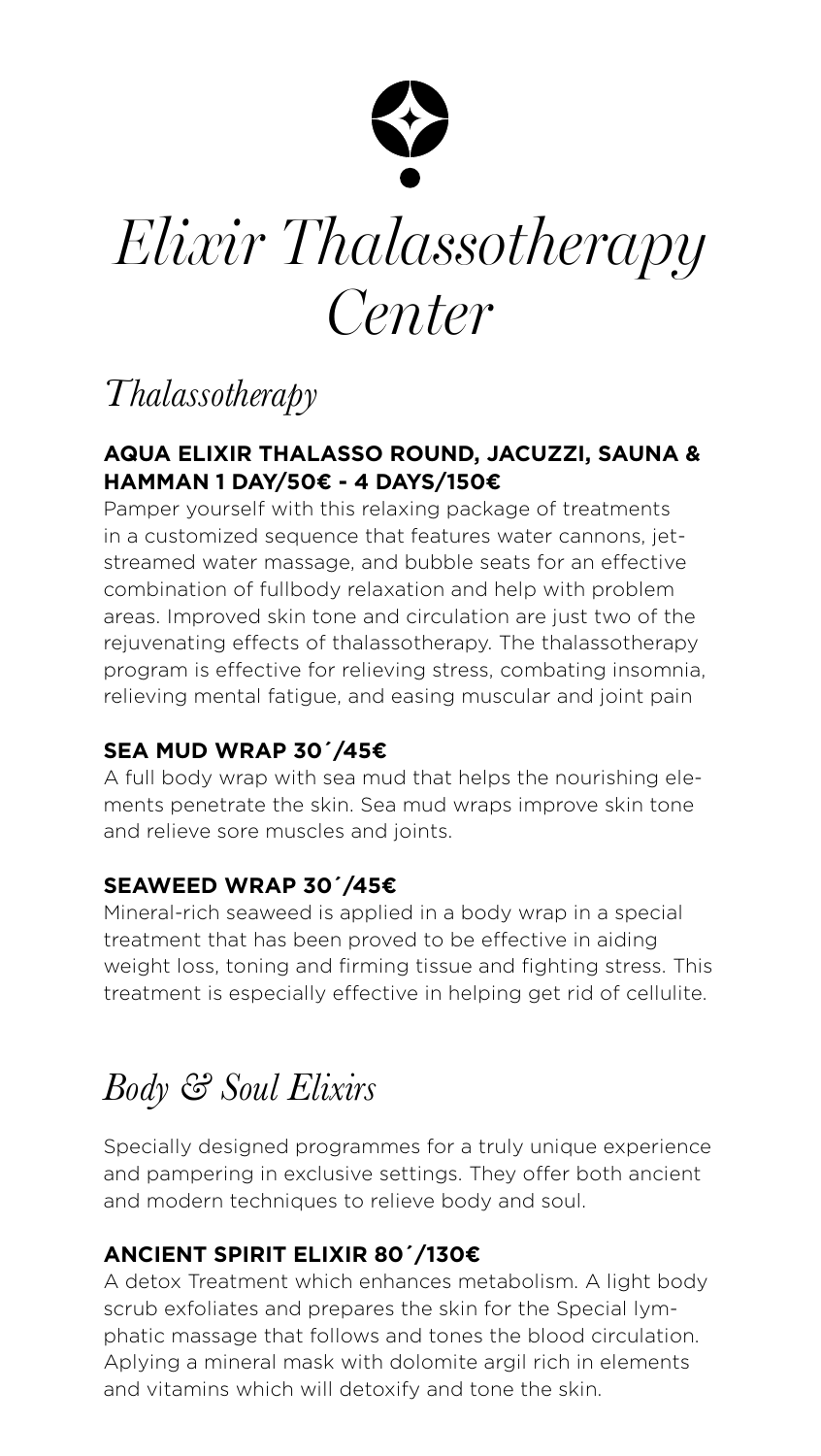

### **ELIXIR MARINE RITUAL 80´/120€**

A journey to the sea: a three-salt exfoliation, made of selected salt for their richness in minerals and trace elements release epidermis from dead cells. Followed by a remineralising seaweed wrap and a regenerating massage using beeswax and essential oils.

### **GOLDEN BODY TREATMENT 80´/ 150€**

This treatment involves an invigorating exfoliation with a golden sugar scrub and a soothing massage with a fragrant oil enriched with gold particles. Guaranteed to leave the body soothed, hydrated and radiant.

### *Signature Treatments*

Inspired by the grooming rituals of Ancient Greece and the land's mythical nature we are proud to present an amazing series of treatments. Immerse yourself in the spirit of our setting using extracts and essential oils recovered by the lush flora and local ingredients.

### **ANCIENT GREEK MASSAGE 60´/160€**

A holistic treatment that combines practices from the Asclephs of Αncient Greece through the experience of millennia, reaching today's modern practices and reviving this particular kind of massage. It is based on the methods of Hippocrates. The toxins will be extinguished and the lymph will be activated. Greeks, tailored to the needs of today.

## *Massages & Therapies*

### **ELIXIR AROMA MASSAGE 60´/100€**

Light body-brushing with pure essential oil performs a natural exfoliating scrub. The lavish body massage that follows concentrates on soothing away tiredness, stress and alleviating tension, inducing relaxation to the body and mind.

### **OLYMPIA MASSAGE 60´/110€**

Inspired by the grooming rituals of the Classical-era beauties. This treatment consists of a total body aromatherapy, head and face massage, reflexology on feet/hands/ears, and Shiatsu (triger points).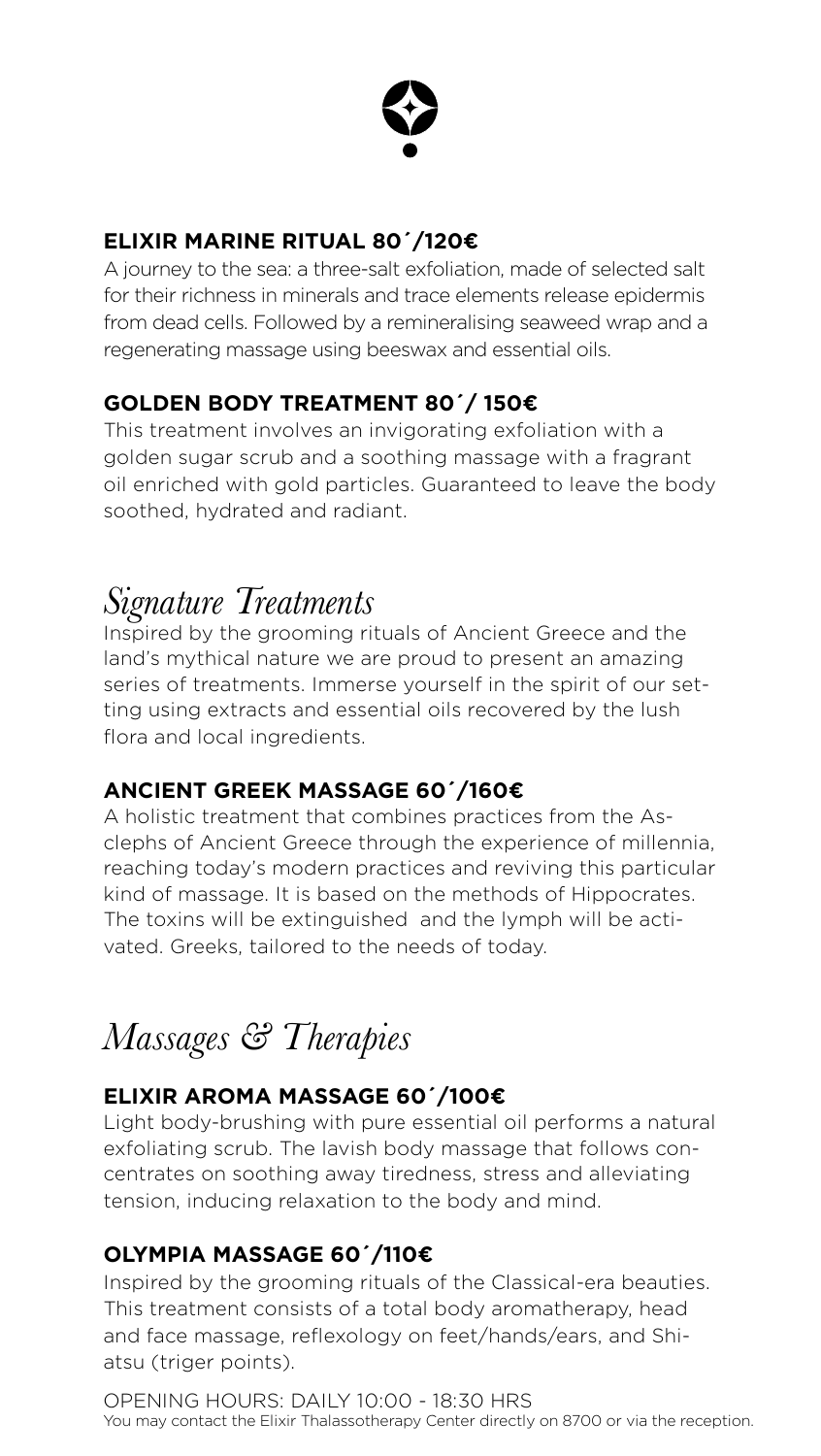

### **DEEP TISSUE MASSAGE 30´/70€ & 60´/130€**

This amazing therapy rejuvenates the body by using deep pressure massage – no wonder it's the favourite massage in the best spas worldwide! Deep muscle groups are massaged using fingers, fists, forearms or elbows. The result is complete rejuvenation, toning and relaxation that relieve pain, reduce stress and fight inflammation.

### **AROMA MASSAGE 30´/70€ & 50´/95€**

A complete body treatment using essential oils made from plant and herb extracts. The oils have either detoxifying, stimulating or relaxing properties chosen to suit individual needs. The aroma from the oils has a therapeutic effect, inducing a feeling of well-being.

### **LYMPHATIC MASSAGE 30´/65€ & 60´/110€**

A detoxifying treatment performed specifically on legs. It activates the lymph glands to flush out liquids, thus making the muscle tissue firmer. Ideal for combatting cellulite and stimulating your body systems.

### **KIDS MASSAGE 20´/45€ & 40´/75€**

A unique treatment specially designed for children. Touch is a natural healing therapy. The Kids Massage is ideal for boys and girls aged 5 to 16 years. Natural hypoallergenic oil is applied with a gentle massage. The qualified therapists gently massage the muscles and joints (hands - back - legs - face - neck - scalp - hair).

### **MOM-TO-BE MASSAGE 50´/85€**

Indulge in a caring touch which is in complete harmony with the very special period of your pregnancy. Mom To Be massage relieves the stressed zones and at the same time strengthens the blood circulation The specialized, soft and caring handling of this technique offer a safe treatment that

embraces your needs as well as your baby's.

### **HEAD & FACE MASSAGE 20´/50€**

This relaxing massage performed with essential oils on the pressure points of the neck, scalp, ears and face concentrates on soothing away tiredness, stress and tension. A wonderful treatment for headaches, stiff and tired muscles as well as obtaining harmony to body and mind.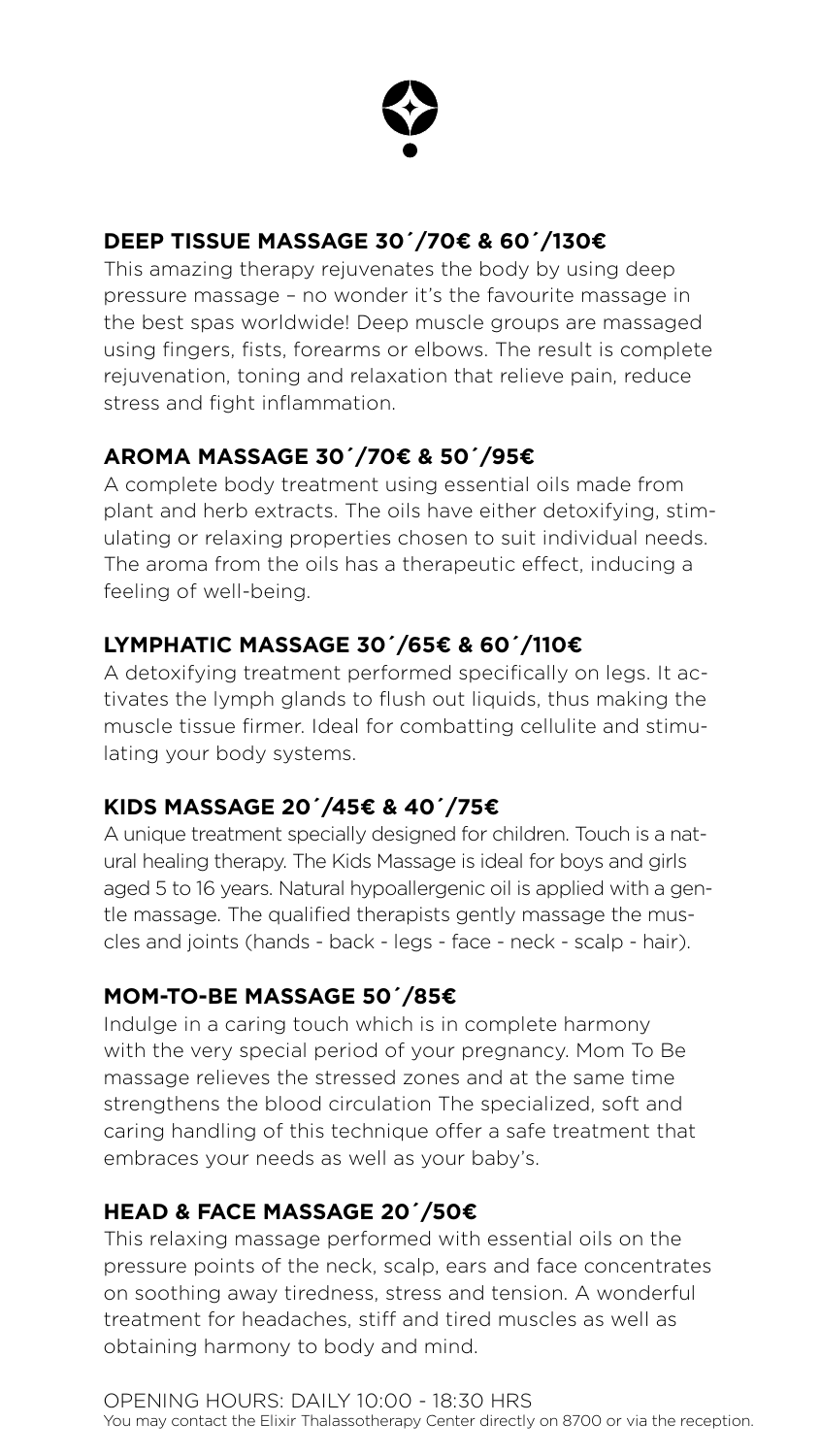## *For Two*

Surprise your partner with a signature treatment for two. Choose between our unique treatments according to your needs.

### **LOVE POTION 60΄/180€**

Succumb to the touch of romance at get into the mood for love. Share an unforgettable experience with your partner: on twin massage beds, enjoy body scrub, followed by natural sponge wash with rosewater. For a perfect finale indulge in a sensual relaxing partner massage with essential oils that will free your mind.

### **PASSION RITUAL 60΄/180€**

The passion ritual for 2 combines the rejuvenating effect of fragrances with the wealth of aromatherapy and the caress of warm herbal extracts. relax in the scent-laden atmosphere and bask in the pleasure of a warmed creamy wax film that nourishes the skin while a soothing massage helps the body eliminate tension

## *Special Therapies*

### **ELIXIR OF VINEYARDS 80´/160€**

Enjoy an exfoliating blend of grape seeds with anti-aging and detoxifying effects and a deeply nourishing and relaxing massage to rejuvenate and strengthen the skin. While your body is wrapped in this invigorating cocoon, experience a comprehensive facial treatment with proven effectiveness for unparalleled radiance that leaves your skin smoother and firmer. The oxygenating and antioxidant properties of this treatment enhance the energy and defense of your skin

### **MOOR SCRUB TREATMENT 60´/ 120€**

This purifying and detoxifying treatment starts with a vigorous but exfoliation of whole body using the sea salt, moor mud and capsicum peptide, that softens the skin texture leaving it radiant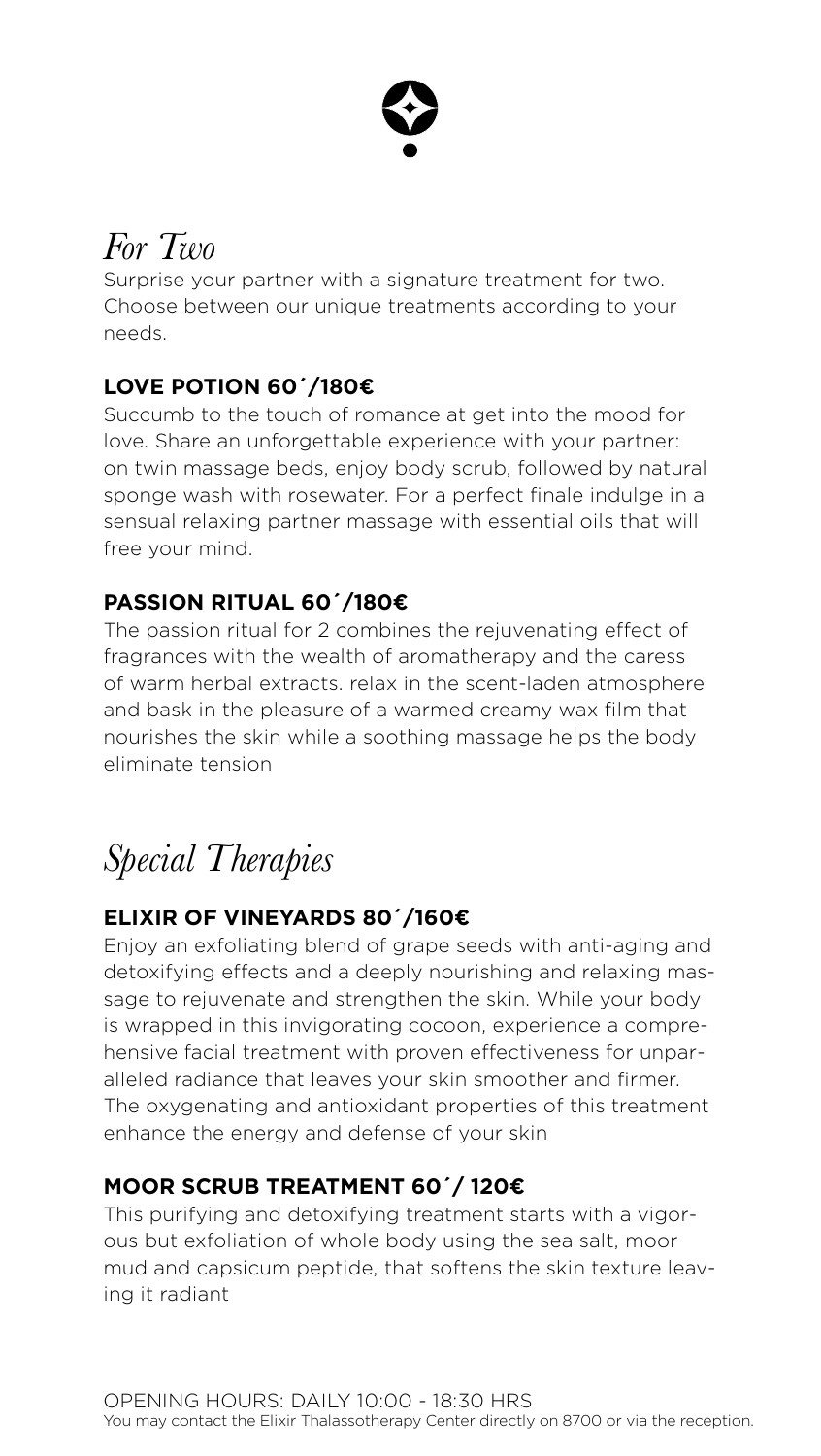

### **BACK RITUAL 60 '/100€**

A cleansing and relaxing ritual combination of enveloping movements and the use of a self-heating mud to relax the deep muscles and relieve joint tension. The self-heating oligo-active mud detoxifies the body and creates a profound feeling of relaxation in areas of muscle tension

### **BODY SLIMMING AND FIRMING 60´/130€**

Complete body treatment to redraw the silhouette, reduce the appearance of cellulite, tone and give a feeling of lightness and well-being to the body. This body mask has a 'sauna' effect and acts effectively on fatty areas. The skin transforms from the first application onwards: the epidermis is firmer, smoother and softer.

### **REVITALISING HEAD AND SCALP TREATMENT 45´/90€**

A delightful addition, this enchanting add on begins with acupressure, which releases fatigue, stress and tension from neck and head whilst at the same time nourishing the hair with vital minerals and oils. A refreshing menthol and moor mud mask application on the scalp, is followed by a neck and shoulder massage.

### **FIRMING NECK AND DECOLLETE 60´/130€**

This neck and décolleté treatment hydrates, lifts and firms instantly for a smooth and taught neck and décolleté. White Truffle enzymes repair the skin and improve elasticity. Edelweiss Proteins help to tighten and lift, for a more defined jaw line. Hyaluronic acid, in three different forms, helps the skin to recover fullness and density.

### **AFTER-SUN TREATMENT 30´/70€**

This after-sun body treatment soothes and refreshes the skin after sun exposure! A specific body wrap with hibiscus flower extract repair the skin, and a complete body moisturizing soothes the sunburn. Intensely hydrated, the skin is soft and the body is perfectly relax.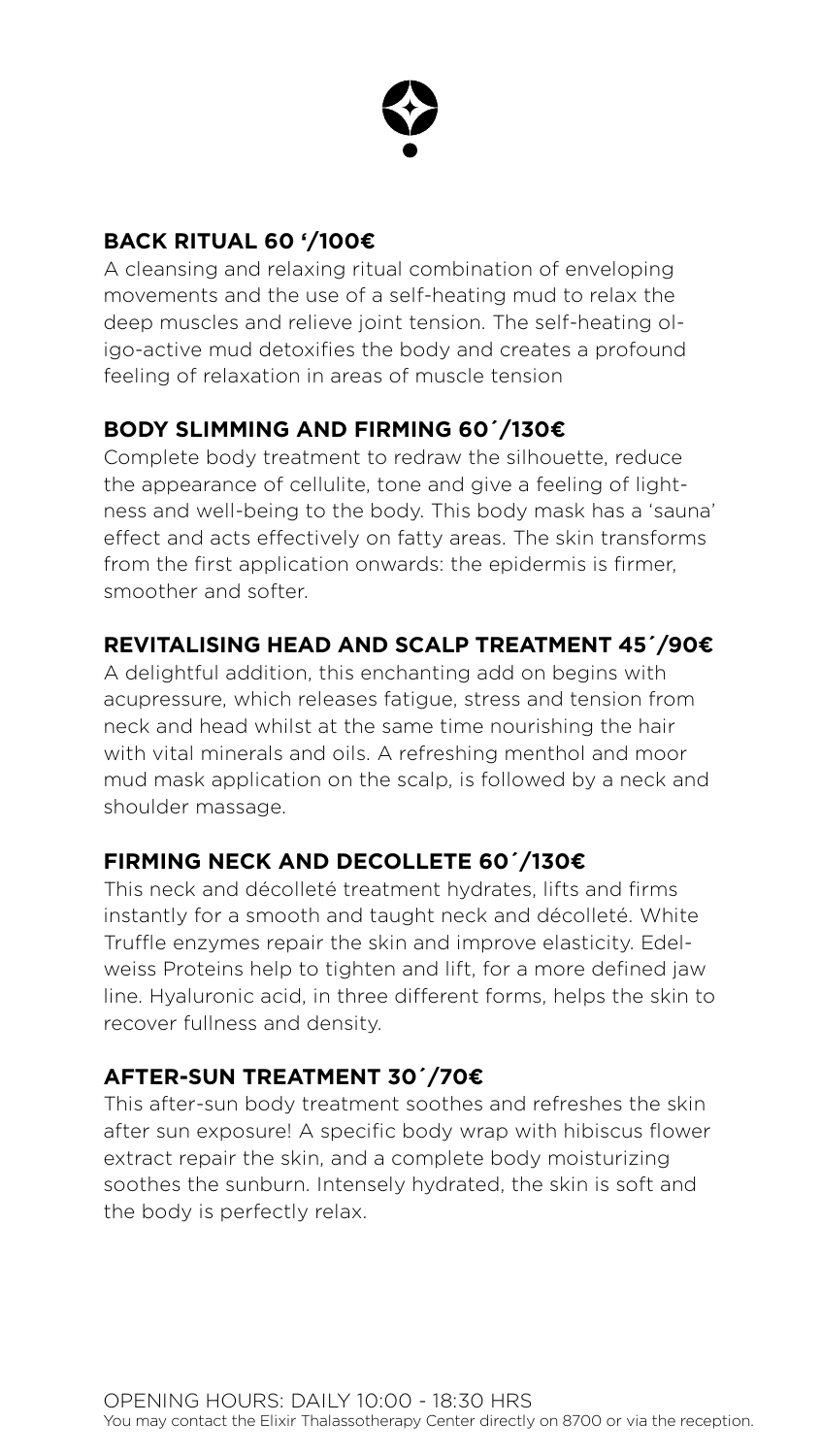### *Face Treatments*

### **PURE GOLD AND COLLAGEN FACIAL 75'/160€**

The ultimate skin brightening treatment using the powerful properties of 24 Carat Gold and Pure Collagen. The facial begins with a plumping Pure Collagen Mask combined with a lifting and toning massage. 24 Carat Gold Leaf is applied and massaged into the skin. The treatment ends with a spritz of Pure Collagen Spray to give a youthful glow.

### **OMOROVICZA SIGNATURE FACIAL 60´/180€**

Mineral-rich Moor mud detoxifies and draws out impurities for deep cleansing. The application of a fragrant mud mask follows a thorough cleansing and exfoliation using Moor mud in balm form, as well as rosemary and pineapple extracts, which treat sensitive skin and reduce pore size. A classic facial massage instantly lifts and firms the skin.

### **BLUE DIAMOND BRIGHTENING FACIAL 80´/230€**

This firming and brightening treatment helps to revitalise dull, lackluster skin. Blue Diamond Facial restores skin fitness, essential to the youthful behaviour of skin cells. The traditional facial massage will accelerate the oxygenation of the skin to re-energise and lift.

### **ILLUMINATING FACIAL 60´/150€**

Designed to leave complexion rejuvenated and glowing, this facial begins with a gentle peeling, enriched with copper for an anti-oxidant collagen stimulating punch. A unique facial massage soothes the senses and accelerates micro-circulation whilst an essence rose and peony mask plumps the epidermis to reduce the appearance of fine line and wrinkles.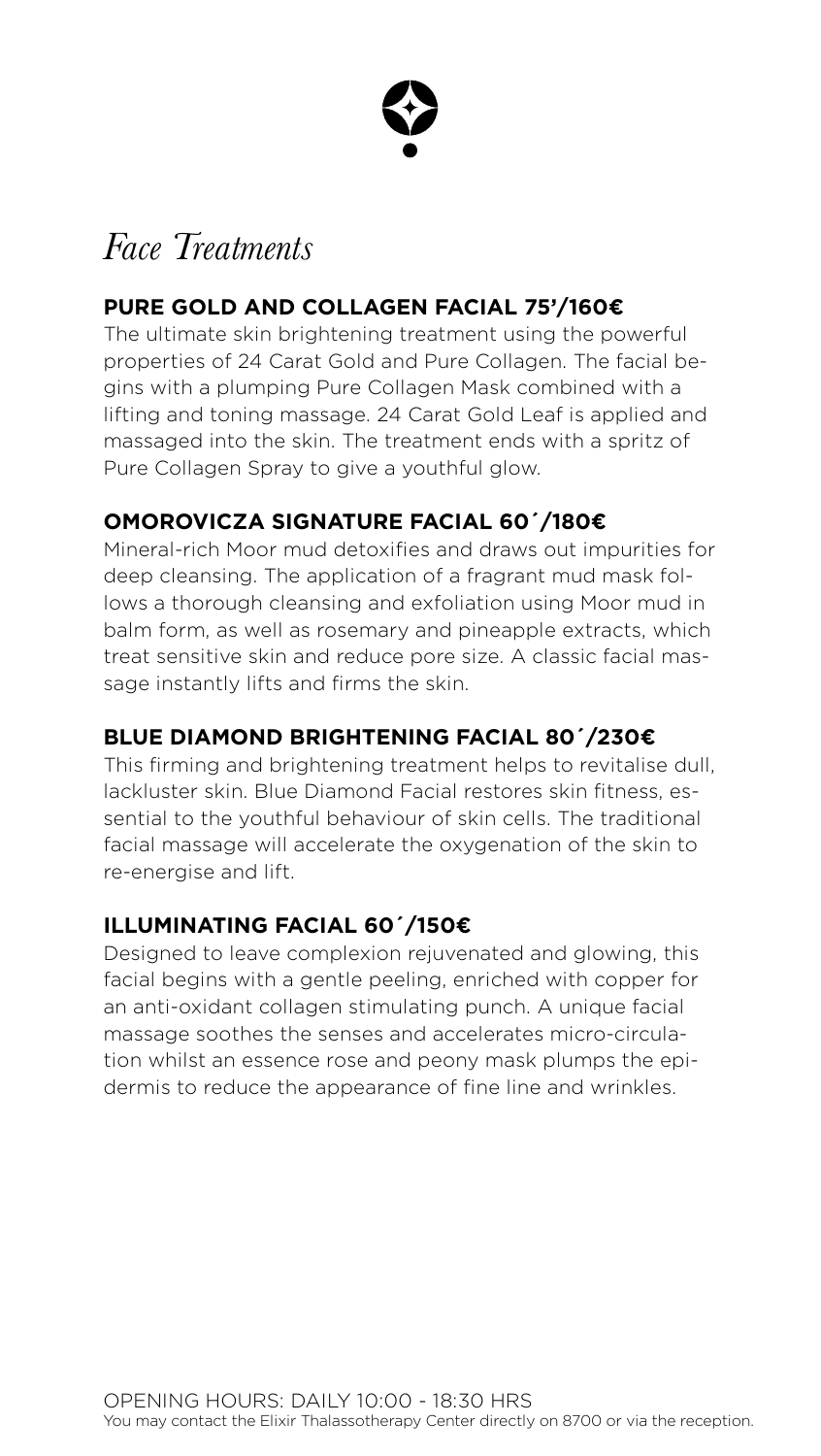

### **QUEEN FACIAL 75´/145€**

During this facial, that is completely about slow skincare, we treat our guests with a gentle scrub and relaxing back massage with warm rose quarz stones. After cleansing and mild exfoliation you will experience a hydrating gold mask, that will deeply hydrate and lift your skin and spirit. While you are relaxing with the mask on, we will pamper you with an arm treatment for full relaxation. You will also experience a gentle lymphatic drainage massage, which reduces puffiness, eliminates excess fluids and toxins that accumulate in the tissue, followed by a relaxing massage with rose quarz hands.

### **OXYREVITAGE AGE TREATMENT 60´/120€**

Anti-wrinkle treatment for dry, tired and dehydrated skins. The proper combination of active retinol and vitamin C releases oxygen. The epidermis is rebuilt, bright, vigorous and protected from photoaging. An ideal treatment for the summer months.

### **DERMOSTAMINE TREATMENT 60´/130€**

A Face treatment for those worried about age signs. It fights surface and deep wrinkles, helps to regenerate and regenerate skin cells through plant liposomes.

### **GENTLEMAN'S FACIAL 60´/100€**

This signature facial contains the use of mineral-rich Hungarian Moor mud, which detoxifies and draws out impurities for deep cleansing. The application of a fragrant Moor mud mask follows a thorough cleansing and mild exfoliation. The iconic Moor mud cleansing balm as well as tropical fruit extracts, help to treat sensitive skin and reduce pore size. A classic Hungarian facial massage instantly lifts and firms the skin.

### **SALON TREATMENTS**

Manicure 30´/35€

Long Lasting Manicure 40´/45€ Spa Manicure 60´/50€ Pedicure 45'/50€ Long Lasting Pedicure 50´/55€ Spa Pedicure 70´/60€ Color Change 15€ Long Lasting Color Change 25€ Long Lasting Remover 10€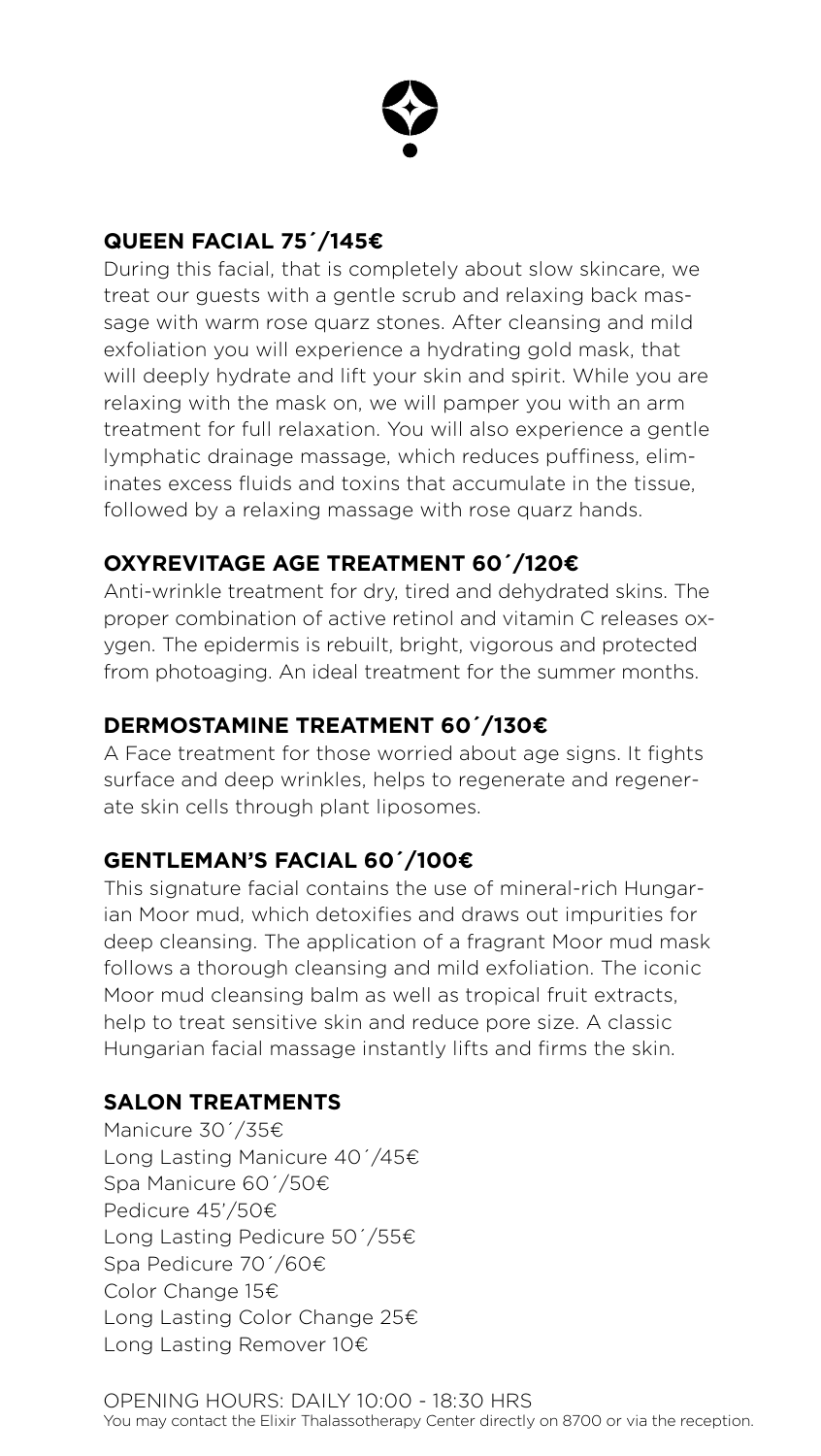### **WAXING TREATMENTS**

Upper lip  $10^7/10 \in$ Legs & Bikini & Underarms 60´/55€ Legs & Bikini 45'/45€ Lower Legs 20´/30€ Underarms or Bikini, or lower arm 15'/20€ Eye brow shaping 15'/10€ Back 30´/35€ Full Legs 40´/40€

*Special Packages*

### **BRIDAL, 3 HRS/220€**

- 10´ Body Scrub
- 50´ Aroma Massage
- 50´ Facial Treatment
- 50´ Pedicure

### **TOTAL BODY RELAX, 4 HRS/290€**

- 10´ Body Scrub
- 20´ Body Wrap
- 30´ Aroma Massage
- 20´ Head & Face Relax Massage
- 50´ Facial Treatment
- 70´ Manicure & Pedicure

### **MEN'S GETAWAY, 3 HRS/230€**

- 10´ Body Scrub
- 50´ Aroma Massage
- 10´ Head & Face Relax Massage
- 60´ Facial Treatment
- 70´ Spa Pedicure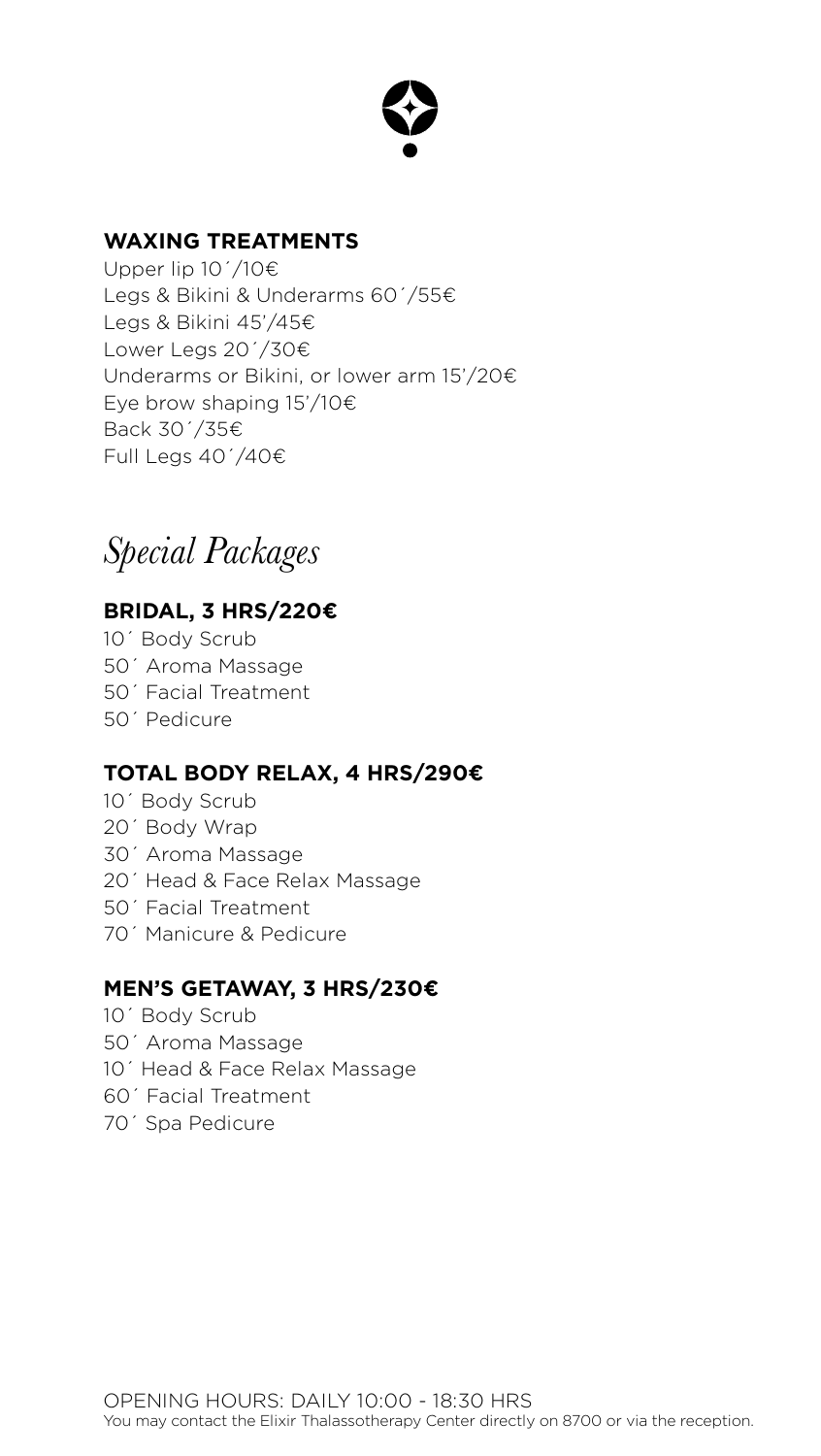### *Special Programs*

### **"ELIXIR" RELAX - ANTI-STRESS PROGRAMME 2 DAYS/280€**

Day 1: 30´ Body scrub, 30´ Aroma massage Day 2: 50´ Facial Treatment, 30´ Manicure

### **4 DAYS / 500€**

Day 1: 30´ Body Scrub, 30´ Aroma massage Day 2: 50<sup> $\degree$ </sup> Facial Treatment Day 3: 80´ Elixir Marine Ritual Day 4: 30´ Body Wrap, 50´ Aroma massage, 10´ Head & face massage

Day 1: 80<sup> $\degree$ </sup> Elixir Marine Ritual Day 2: 30´ Body scrub, 60´ Olympia massage Day 3: 30´ Body Wrap, 30´ Aroma massage Day 4: 50´ Facial Treatment Day 5: 40´ Manicure, 50´ Facial Treatment Day 6: 30´ Body Wrap, 50´ Aroma massage, 10´ Head & face massage

### **6 DAYS / 700€**

### **SUPER - SLIM PROGRAMME 2 DAYS / 300€**

Day 1: 20´ Body Scrub, 30´ Body Wrap, 30´ Lymph massage Day2: 20´ Face Lymph massage

### **3 DAYS / 400€**

Day 1: 60´ Body Slimming & Firming Day 2: 30´ Body Wrap, 60´ Lymph massage Day 3: 60´ Body Slimming & Firming

### **6 DAYS / 770€**

Day 1: 80´ Ancient Spirit Elixir Day 2: 30´ Body Wrap, 60´ Lymph massage Day 3: 60´ Body Slimming & Firming Day 4: 60´ Lymph massage, 30´ Detox face treatment Day 5: 80´ Ancient Spirit Elixir Day 6: 30´ Manicure